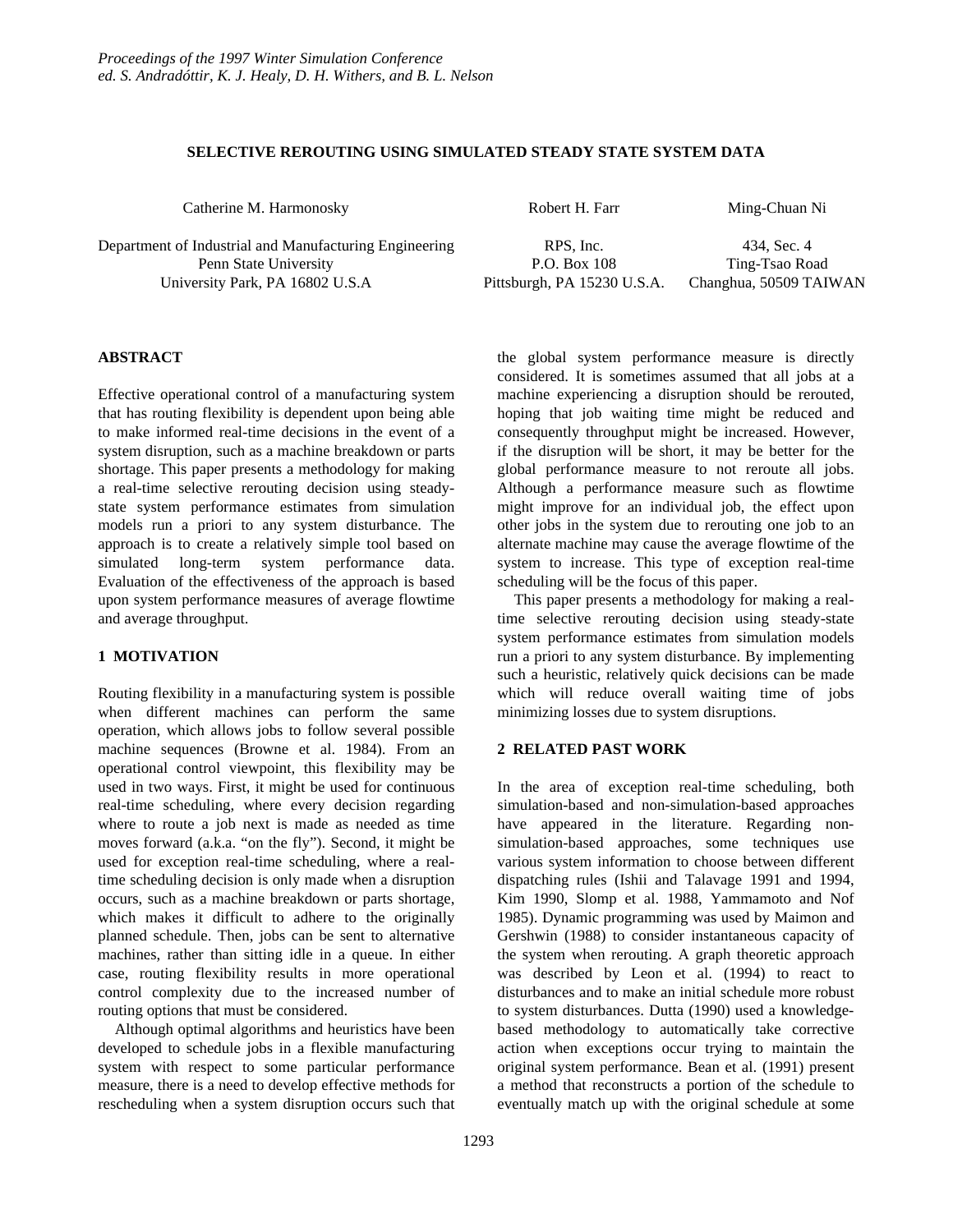future point using integer programming and dynamic priority rule assignments. For a review of manufacturing systems scheduling see Basnet and Mize (1994) and Rachamadugu and Stecke (1994).

Regarding simulation-based approaches, Merchawi and ElMaraghy (1996) describe an approach to hierarchical simulation modeling of flexible manufacturing systems which controls the level of detail of simulations that may be used for on-line real-time decision support. Simulation combined with a knowledge base has been presented by several authors (Katz and Manivannan 1993, Manivannan and Banks 1991 and 1992). Using simulation to evaluate several alternatives when a disruption occurs has been discussed for real-time decision making (Harmonosky and Robohn 1995, Kim and Kim 1994, Harmonosky 1990). Also, some commercial simulation products, such as ARENA by Systems Modeling Corporation and FACTOR Production Manager, provide some real-time shop floor linking capability. For a review of simulation-based realtime scheduling, see Harmonosky (1995).

With both simulation-based and non-simulation-based approaches, issues of complexity of the approach and how quickly a decision can really be made must be considered before implementation can occur. Further, there is often the underlying assumption that rerouting is always the best approach and the long-term effects upon system performance of short-term decisions are not specifically considered.

# **3 METHODOLOGY**

This section will present an approach to selectively reroute jobs in the event of a machine failure, attempting to improve the average system flowtime and system throughput. It is based upon steady state estimates of mean queue length and mean waiting times for each machine obtained from simulations of the manufacturing system run with no breakdowns. The simulations are done off-line long before any actual system breakdowns occur. Although other methods for estimating steady state mean queue time and mean queue length exist (e.g. mean value analysis), using simulation provides very accurate values since the model can be very detailed with no underlying assumptions about processing time distributions, material handing delays, etc. Also, assuming there are multiple part types in the system, a steady state estimate for the mean processing time for each machine (over all part types) may be obtained from the simulation.

At the time of a breakdown, these a priori estimates are used as input to the selective routing procedure to immediately consider jobs in the queue at the machine that is down and later consider newly arriving jobs. The

only input data required from the physical system is an estimate of the breakdown duration, typically an estimate of repair time. Consequently, a decision regarding whether or not to reroute a job can be made in a matter of seconds, making this a truly real-time scheduling tool.

# **3.1 Environment**

Some assumptions regarding the environment in which this selective rerouting approach is to be used must be discussed. The selective rerouting approach is to be used in day-to-day operations in a manufacturing system with routing flexibility in reaction to a machine failure. It is assumed that the operation sequence for each job type is fixed and selecting an alternate machine for rerouting depends only upon the type of operation needed not the job type. Accommodation for a time penalty, stated as a percentage of the processing time, to account for some additional time to move the job or minor set-up at the alternate machine is included.

### **3.2 Selective Rerouting Approach**

When trying to selectively reroute jobs, there is the potential for having a massive rerouting at the time of machine failure if the influence upon the whole system when the job is rerouted is not appropriately considered. In other words, if the decision criteria is too myopic, the result may be no different than a simple 'reroute all' policy. The approach used here is borrowed from economics where a company will raise their level of production only so long as the profit is increasing to ensure that the benefit of rerouting one job is positive to the global performance measure.

The procedure begins in the event of a machine failure and uses the previously obtained steady-state values from simulation, mean queue length, mean waiting time, and mean processing time, as input along with one input from the physical system, breakdown duration, *D*. First, the heuristic will handle the jobs at the failed machine queue one by one. Next, the heuristic considers newly arriving jobs at the failed machine until the machine is repaired. Basically, the approach compares anticipated waiting time at the failed machine with the anticipated waiting time at the alternate machine plus the influence that rerouting has upon global system performance measured by increase in queue time for other jobs.

**Step 1.** Consider job 1 in the queue of the failed machine, machine *k*. Find *S*(*a*), minimum steady state expected waiting time,  $W(m)$ , over set  $J_k$  containing all alternative machines for machine *k* as follows: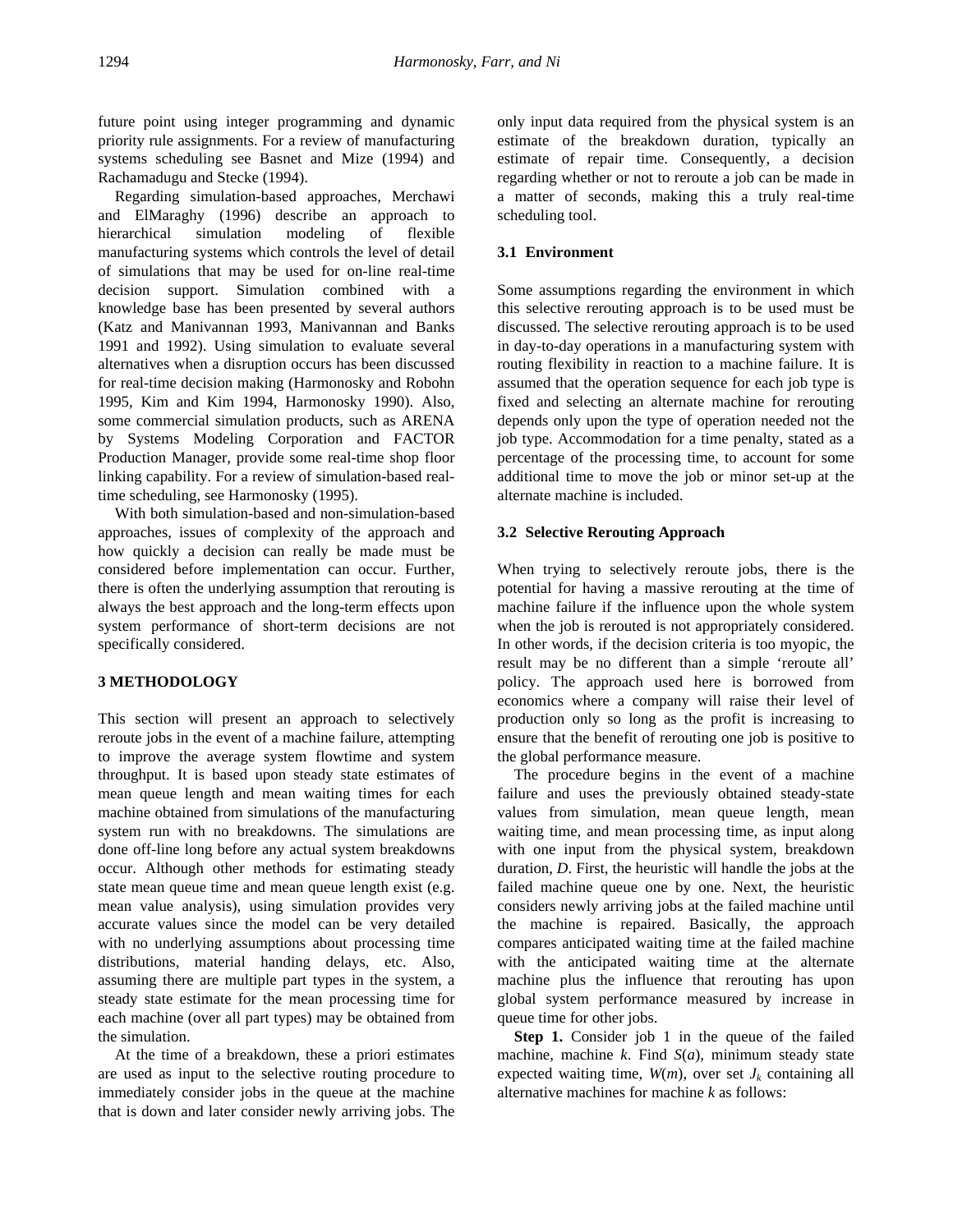$$
S(a) = \min_{m \in J_k} W(m) \tag{1}
$$

where *a* is the machine associated with the minimum alternative processing time.

**Step 2.** The waiting time for a job *i* at the failed machine needs to reflect the job's position in queue and the duration of the breakdown. For each job, the steadystate waiting time in queue is weighted by the ratio of rank in queue, *ni,* to steady-state mean queue length for the failed machine,  $Q(k)$ , to yield  $W<sub>i</sub>(k)$ , according to the following equation:

$$
W_i(k) = n_i / Q(k) * W(k)
$$
 (2)

Then the total expected waiting time at the failed machine *k* for the job *i*,  $W_i(k)$ , is the estimated duration of the breakdown plus this weighted expected waiting time:

$$
W_i(k) = W_i(k) + D \tag{3}
$$

**Step 3.** To calculate the amount of waiting time for this job when it is rerouted to the alternate machine queue, the extra time for the job to reroute to the alternate machine is the mean processing time of the machine,  $T_a(m)$ , multiplied by a penalty percentage, *C*. Then the amount of waiting time for this job if it is sent to the alternate machine queue is  $S(a)$  plus the extra time:

$$
W_i(a) = [C * T_a(m) + S(a)] \tag{4}
$$

**Step 4.** Rerouting will influence the time spent in queue for each job coming into the queue behind the rerouted job by the mean processing time multiplied by  $(1+C)$ . Thus, the influence to the whole system when the job is rerouted is  $Q(a)$  multiplied by the mean processing time multiplied by  $(1+C)$ :

$$
W_i(a)' = [Q(a)*T_a(m)*(1+C)]
$$
 (5)

**Step 5.** If  $[C * T_a(m) + S(a)] + [Q(a) * T_a(m) * (1 + C)] <$ ,

 $W_i(k)$ , then re-route job 1 to machine *a*. If this inequality is true, then it means rerouting the job will yield positive benefits for global system performance and the job should be rerouted to its alternate machine. Otherwise, the job should remain in queue at failed machine *k*.

**Step 6.** If the job is rerouted, increment the expected waiting time at the alternate machine  $W(a)$  by the mean processing time of the machine plus the extra time

associated with the rerouted job, and increment the mean queue length of the alternate machine  $Q(a)$  by one to reflect the rerouting using the following equations:

$$
W(a) = S(a) + [(1+C)*T_a(m)] \tag{6}
$$

$$
Q(a) = Q(a) + 1 \tag{7}
$$

This reflects the actual situation of the system and prevents a massive rerouting to the alternate machine which could cause a bottleneck at that machine.

**Step 7.** Repeat steps 1-6 for all other jobs  $(i = 2,3,...r)$ in queue at machine *k*. Note that all rerouting decisions for the *r* jobs in queue of machine *k* are assumed to be made as soon as a breakdown occurs.

**Step 8.** For new jobs arriving at machine *k* before machine *k* has been repaired, waiting time at the failed machine is expressed as the sum of the original steadystate expected waiting time for a job in queue and the estimated time remaining until the failed machine will be repaired according to the following equation:

$$
W_{new}(k) = W(k) + (t_{BD} + D + t_{now})
$$
 (8)

where  $(t_{BD} + D + t_{Now})$  represents the estimated time remaining until machine *k* is repaired.

The updated mean waiting times *W*(*a*) and mean queue lengths *Q*(*a*) resulting from any rerouting will be used.

**Step 9.** If  $W_i(a) + [Q(a)*T_a(m)*(1+C)] < W_{new}(k)$ , then reroute the newly arriving job to the alternate machine. Update  $W(a)$  and  $Q(a)$  to reflect the rerouting using equations (6) and (7). Otherwise, the newly arriving job remains in queue at machine *k*.

**Step 10.** When one rerouted job is completed during the duration of the machine failure,  $Q(a)$  should subtract 1 to reflect the current situation. The mean waiting times and mean queue lengths of all machines will be reset to their original values once the machine is repaired.

#### **4 EXPERIMENTATION AND EVALUATION**

Two different systems were simulated to test the effectiveness of the selective rerouting procedure. The first is based on Example 4C from Pegden [1987, pp. 116] which was modified by Wisser [1990]. The second system comes from an example provided by Systems Modeling Corporation [1989]. The two systems differ only in the number of machines and their associated processing time. Both systems are closed networks with 36 dedicated pallets. There are three job types with 12 pallets assigned to job type 1, 9 pallets assigned to job type 2, and 15 pallets assigned to job type 3. Each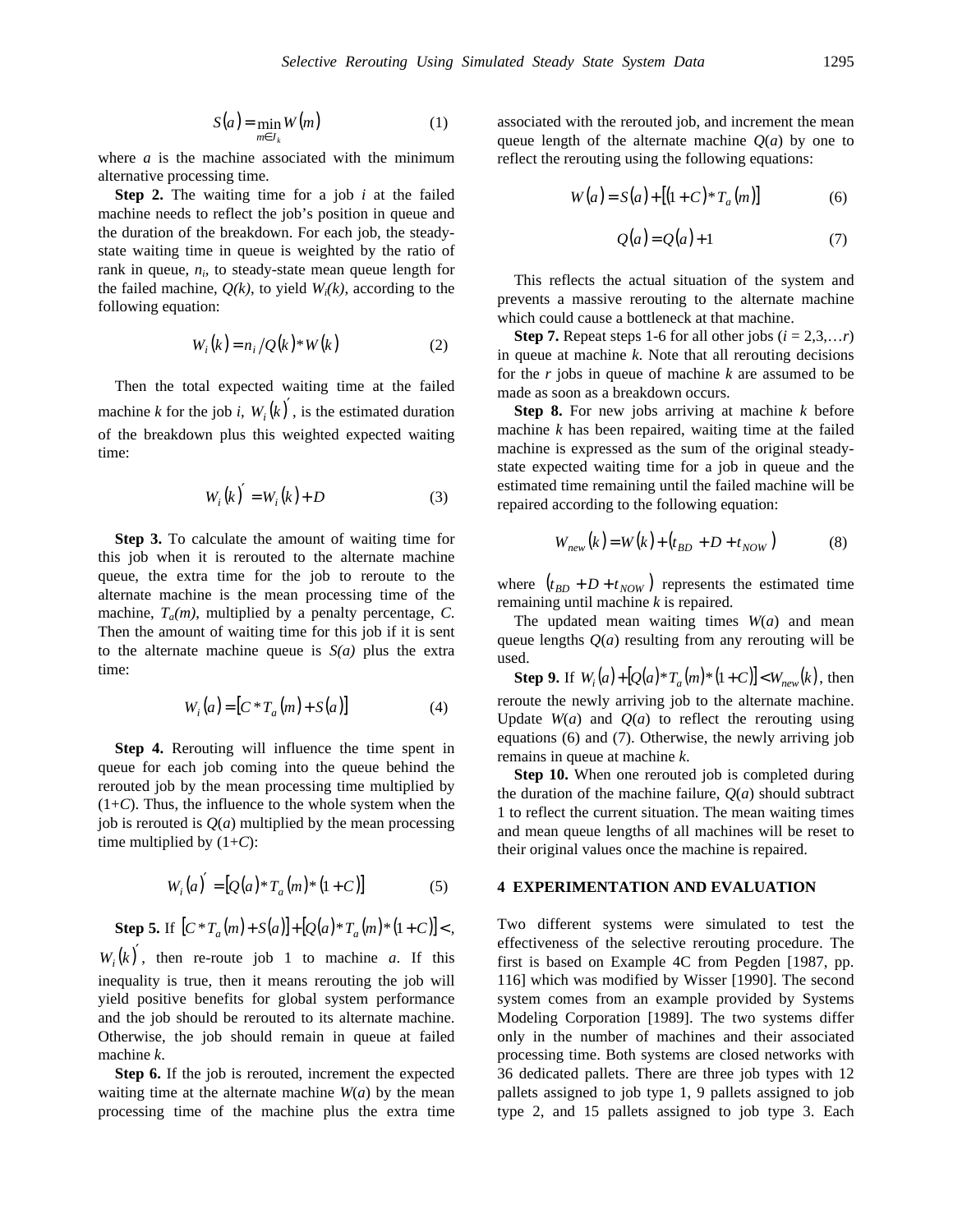machine has one alternate machine which can perform the same operation with the same processing time plus a C penalty time to account for any additional setup.

Experimentation was done to evaluate the effectiveness of the procedure under different system conditions and to determine what effect certain system parameters had upon this effectiveness. This experiment was designed with four factors that could affect effectiveness, test system, time between machine breakdowns, duration of machine breakdown, and penalty percentage. Each factor was set at two levels as shown in Table 1. In addition to running a full factorial experimental design with these factors, runs were made at all design points for the case with all jobs rerouted and at appropriate design points for the case where no rerouting occurred. At each design point there were 10 replications of the simulation model. Each simulation was run for 20000 time units to allow for a sufficient amount of time for breakdowns and rerouting to occur. The initial data in the first 480 time units was also discarded to allow the system to warm up. For each run of the simulation model average flowtime and average throughput were recorded. Normal probability plots of the effect estimates were used to determine which factors significantly affect the system performance measure when using the selective rerouting procedure.

The performance measures of interest are average flowtime and average throughput. But, since there will be different levels of disruption in different systems based on the combination of the time between machine failures and the duration of the failure, a direct comparison of the performance measures is not always feasible, so a relative comparison is more desirable. The relative comparison used here is based on the assumption that the theoretical lower bound for average flowtime and the upper bound for average throughput values for each system will be the values determined at steady state with no machine failures. Also, a good point of comparison is the case where no rerouting would occur. Consequently, average flowtime and average throughput performance measures will be presented as a percentage recovery (or improvement) of how much

closer to the theoretical lower bound the rerouting heuristic obtained compared to doing nothing.

The percentage flowtime recovery is calculated as follows:

| Flowtime                                    | Steady  |        |
|---------------------------------------------|---------|--------|
| $Percentage$                                | with    | —state |
| $flowtime = 1 - \frac{reroutine}{Flowtime}$ | Steady  |        |
| $recovery$                                  | Without | state  |
| $revuting$ flowtime                         |         |        |

The percentage throughput recovery is calculated as follows:

|                                              | Steady              | <i>Throughput</i>    |
|----------------------------------------------|---------------------|----------------------|
| Percentage<br>throughput<br>$=1$<br>recovery | state<br>throughput | with<br>rerouting    |
|                                              | Steady              | <b>Throughput</b>    |
|                                              | state<br>throughput | without<br>rerouting |

A summary of experimental results is in Table 2. Over all design points, the percentage of flowtime recovery for the selective rerouting procedure is 36.8% and percentage of throughput recovery is 26.1%. Interestingly, the results when each design point was run with rerouting all jobs every time there was a breakdown showed the average percentage of flowtime recovery for rerouting all jobs is approximately -55% and percentage of throughput recovery is approximately -50%. This means that rerouting all jobs made flowtime and throughput values substantially worse than doing no rerouting at all. The factors that were statistically significant were duration of breakdown, time between breakdown, and test system. The procedure performed best in the larger system with long duration of breakdown and more frequent breakdowns. Under these conditions the recoveries were 43.2% for flowtime and 31.2% for throughput.

Table 1: Two Level Factor Settings

| <b>Factor</b>             | Low                 | High                |
|---------------------------|---------------------|---------------------|
|                           |                     |                     |
| <b>Test System</b>        | # of machines $= 6$ | # of machines $=$ 4 |
| Time between breakdowns   | Unif( $120,360$ )   | Unif(360,600)       |
| Duration of breakdown     | Unif( $15,60$ )     | Unif(240.480)       |
| <b>Penalty Percentage</b> | 5%                  | 15%                 |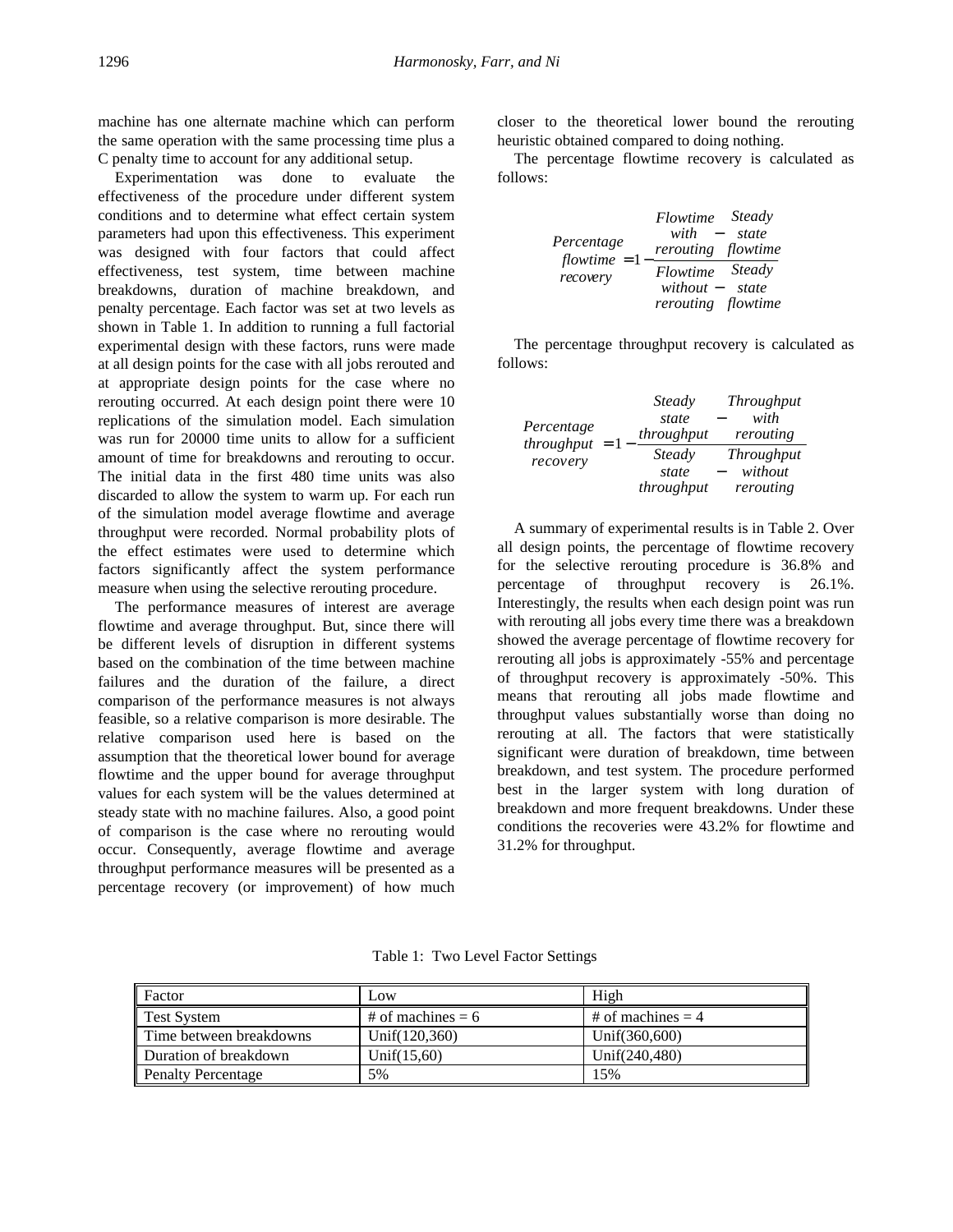| <b>CASE</b>                                                       | % FLOWTIME<br><b>RECOVERY</b> | %THROUGHPUT<br><b>RECOVERY</b> |
|-------------------------------------------------------------------|-------------------------------|--------------------------------|
| Selective Rerouting Procedure -<br>Average over all design points | 36.8%                         | 26.1%                          |
| Selective Rerouting Procedure - best case                         | 43.2%                         | 31.2%                          |
| Rerouting All Jobs                                                | $-55%$                        | $-50\%$                        |

Table 2: Experimental Results for System Performance

# **5 CONCLUSION**

This paper presented an approach to real-time scheduling in case of a machine failure in a manufacturing system with alternate routing flexibility. Using simulation offline well before any breakdowns occur provides a priori accurate estimates of long-term steady-state system performance measures that are input to a selective rerouting procedure used at the time of breakdown. This provides a link to global system performance in the realtime decision mode. Experimentation using simulated systems with the selective rerouting procedure, which only reroutes a job if there is a benefit to the global system performance and not just benefit to that job, showed that decisions could be made in a matter of seconds, truly real-time, with overall percentage of flowtime recovery of 36.8% and percentage of throughput recovery of 26.1%. For design points with the most favorable conditions for this procedure (larger system with long duration of breakdown and more frequent breakdowns) the recoveries were 43.2% for flowtime and 31.2% for throughput. Also, experimentation with rerouting all jobs in the case of a failure, which may seem to be a reasonable approach, showed that global system performance measures for flowtime and throughput were worse than doing nothing at all. Further testing of the procedure, particularly in an actual system would be desirable.

### **REFERENCES**

- Basnet, C., and J. H. Mize. 1994. Scheduling and control of flexible manufacturing systems: a critical review. *International Journal of Computer Integrated Manufacturing* 7:340-355.
- Bean, J. C., J. R. Birge, J. Mittenthal, and C. E. Noon. 1991. Matchup scheduling with multiple resources, release dates, and disruptions. *Operation Research* 39: 470-483.
- Browne, J., D. Dubois, K. Rathmill, S. P. Sethi, and K. E. Stecke. 1984. Classification of flexible manufacturing systems. *The FMS magazine* 22:114- 117.
- Dutta, A. 1990. Reacting to scheduling exceptions in FMS environments. *IIE Transactions* 22:300-314.
- Harmonosky, C. M. 1990. Implementation issues using simulation for real-time scheduling, control, and monitoring. In *Proceedings of the 1990 Winter Simulation Conference*, ed. O. Balci, R. P. Sadowski, and R. E. Nance, 595-598. Institute of Electrical and Electronics Engineers, Piscataway, New Jersey.
- Harmonosky, C. M. 1995. Simulation-based real-time scheduling: review of recent developments. In *Proceedings of the 1995 Winter Simulation Conference*, ed. C. Alexopoulos, K. Kang, W. R. Lilegdon, and D. Goldsman, 185-191. Institute of Electrical and Electronics Engineers, Piscataway, New Jersey.
- Harmonosky, C. M., and S. F. Robohn. 1995. Investigating the application potential of simulation to real-time control decisions. *International Journal of Computer Integrated Manufacturing* 8:126-132.
- Ishii, N., and J. J. Talavage. 1991. A transient-based real-time scheduling algorithm in FMS*. International Journal of Production Research* 29: 2501-2520.
- Ishii, N., and J. J. Talavage. 1994. A mixed dispatching rule approach in FMS scheduling. *The International Journal of Flexible Manufacturing Systems* 6: 69-87.
- Katz, D., and S. Manivannan. 1993. Exception management on a shop floor using online simulation. In *Proceedings of the 1993 Winter Simulation Conference*, ed. G.W. Evans, M. Mollaghasemi, E.C. Russell, W.E. Biles, 888-896. Institute of Electrical and Electronics Engineers, Piscataway, New Jersey.
- Kim, M. H., and Y. Kim. 1994. Simulation-based realtime scheduling in a flexible manufacturing system. *Journal of Manufacturing Systems* 13:85-93.
- Kim, Y. 1990. A comparison of dispatching rules for job shops with multiple identical jobs and alternative routings. *International Journal of Production Research* 28:953-962.
- Leon, V. J., S. D. Wu, and R. H. Storer. 1994. A gametheoretic control approach for job shops in the presence of disruptions. *International Journal of Production Research* 32:1451-1476.
- Maimon, O. Z., and S. B. Gershwin. 1988. Dynamic scheduling and routing for flexible manufacturing